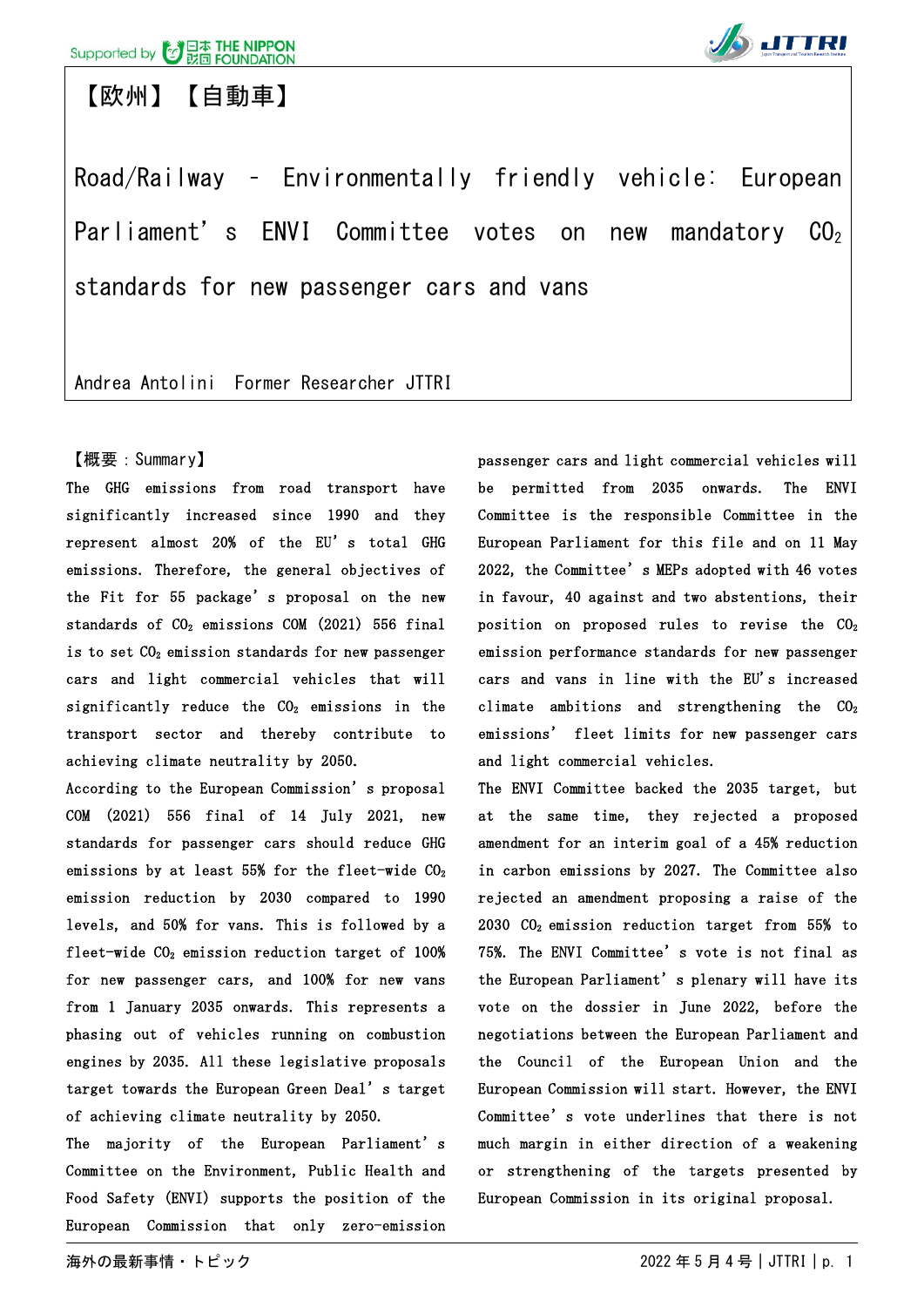#### 【記事:Article】

1. Regulation (EU) 2019/631 on the reduction of GHG emissions of passenger cars and vans and the impact of the European Green Deal's target

The EU's transport sector is responsible for around a quarter of the EU's total GHG emissions and a vast majority of about 70% is emitted by the road transport sub-sector. In the past, the GHG emissions from road transport were regulated under Regulation (EU) 443/2009 for passenger cars and under Regulation (EU) 510/2011 for light commercial vehicles.

This legislation was replaced by Regulation (EU) 2019/631 as of 1 January 2020 (European Commission n.y.). The Regulation (EU) 2019/631 sets new CO2 emission performance standards for new passenger cars and for new light commercial vehicles (vans) in the EU after the year 2020. For the period 2020-2024, Regulation (EU)  $2019/631$  confirms the EU fleet-wide  $CO<sub>2</sub>$  emission targets set under Regulations (EC) No 443/2009 and (EU) No  $510/2011$ , for passenger cars  $95g$  CO<sub>2</sub> /km and vans  $147g$  CO<sub>2</sub> /km (Regulation (EU) 2019/631, European Commission n.y.). Specific emission targets are set annually for each manufacturer and from 2021 onwards, the emission targets for manufacturers will be based on the new WLTP emission test procedure. For manufacturers of passenger cars, 2020 is a phasein year as the specific emission targets will apply only to the 95% least emitting new cars in their fleet.

Regarding the years 2025 and 2030, Regulation (EU)  $2019/631$  sets stricter EU fleet-wide  $CO<sub>2</sub>$ emission targets, defined on the basis of the 2021 starting points. Regarding passenger cars, a 15% reduction would be introduced from 2025 on and a 37.5% reduction from 2030 onward. For vans, the  $CO<sub>2</sub>$  emission targets will be reduced by further 15% from 2025 on and by 31% from 2030 onwards (European Commission n.y.).



The specific emission targets set annually for each manufacturer are based on the EU fleet-wide targets and take into account the average mass of the manufacturer's new vehicles registered in a given year, using a limit value curve. This means that manufacturers of heavier cars are allowed higher average emissions than manufacturers of lighter cars. The curve is set in such a way that the targets for the EU fleet-wide average emissions are achieved (European Commission n.y.). Based on the EU's commitments under the 2015 Paris Agreement and the European Green Deal (COM/2019/640 final) with its net-zero GHG emission target to be reached by 2050 and the target to reduce the transport system's GHG emissions by 90% by 2050, the mid-term emission reduction target for 2030 had to be adjusted and increased from 40% to a new 55% GHG emission reduction target. Therefore, the EU's legislation on GHG emission reduction measures needed to be revised to meet the new GHG emission reduction related target. To achieve the 2050 climate neutrality, the [European Climate Law](https://ec.europa.eu/clima/policies/eu-climate-action/law_en) (COM/2020/80 final) of 4 March 2020 sets the intermediate target of reducing net GHG emissions by at least 55% by 2030, compared to 1990 levels, according to its amendment COM/2020/563 final of 17 September 2020.

Accordingly, also the  $CO<sub>2</sub>$  emissions performance standards for new passenger cars and light commercial vehicles under Regulation (EU)  $2019/631$  needed to be revised and  $CO<sub>2</sub>$  emissions targets had to be strengthened. The European Commission presented its proposal for the revision of Regulation (EU) 2019/631 in the "Fit for 55" Package on 14 July 2021.

### 2. Proposal for a revision of Regulation (EU)

2019/631 under the "Fit for 55" Package The current legislation on  $CO<sub>2</sub>$  emission performance standards for new cars and light commercial vehicles, Regulation (EU) 2019/631,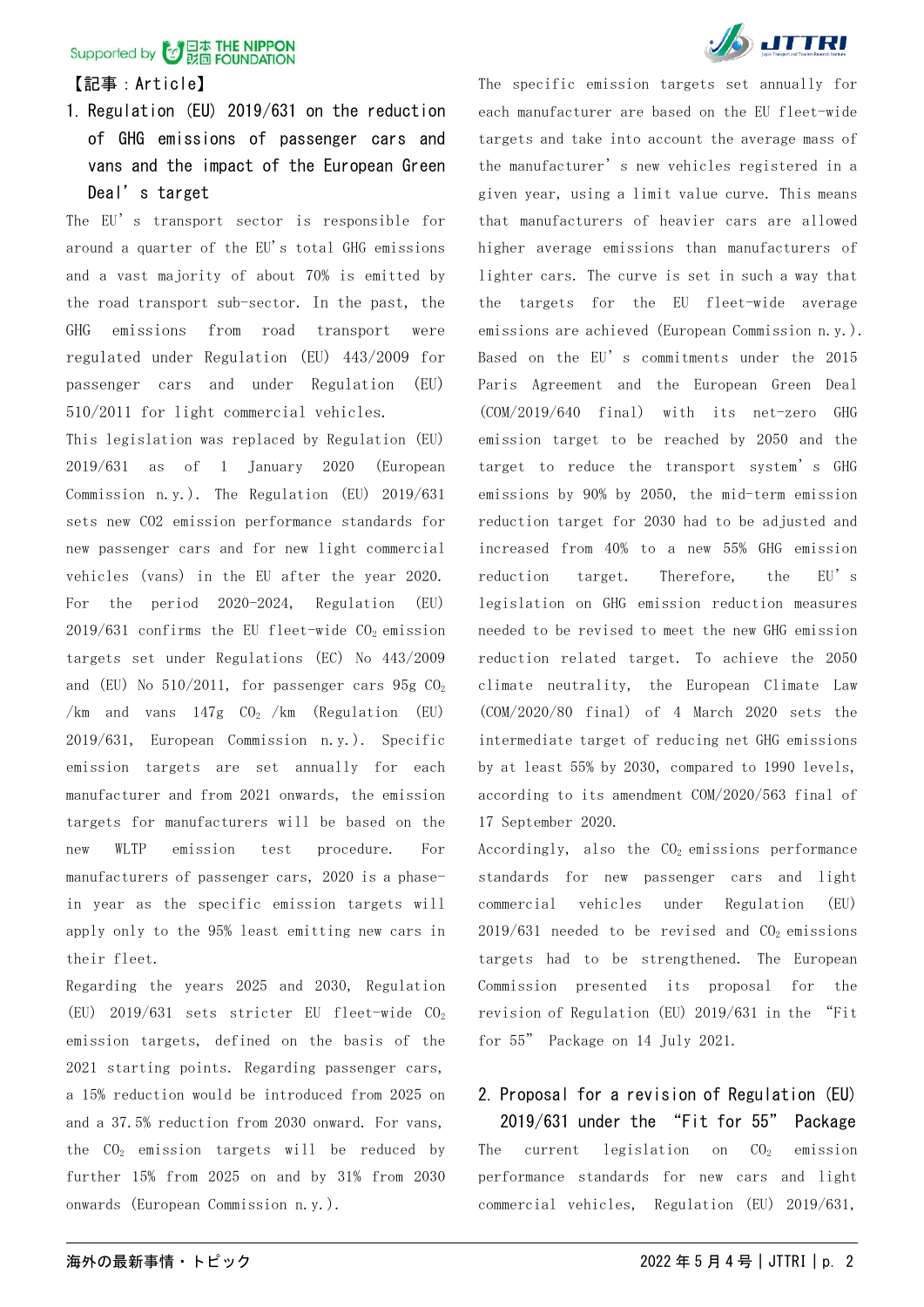sets targets for the EU fleet-wide average  $CO<sub>2</sub>$ emissions (European Parliament 2022a). On 14 July 2021, the European Commission presented the "Fit for 55" Package of proposals containing all the necessary GHG emission related revisions of the EU's legislation, including the "Proposal for a Regulation of the European Parliament and of the Council amending Regulation (EU) 2019/631 as regards strengthening the CO2 emission performance standards for new passenger cars and new light commercial vehicles in line with the Union's increased climate ambition" (COM(2021) 556 final, establishing new performance standards for new passenger cars and vans (COM(2021) 556 final). The Proposal COM(2021) 556 final has three principal objectives including to contribute to the EU 2030 and 2050 climate objectives by reducing  $CO<sub>2</sub>$  emissions of cars and vans, considering that early action is important because of the lifetime of the vehicles, secondly, to deliver benefits to citizens through wider deployment of zero emission vehicles, in the form of better air quality, energy savings and lower cost of vehicle ownership, and thirdly, to stimulate innovation in zero-emission technologies, strengthen the technological leadership of the EU manufacturers and suppliers and create employment in the sector (European Parliament 2022a, European Parliament 2022b). The European Commission proposes to set more ambitious new EU fleet-wide  $CO<sub>2</sub>$  emission reduction targets for new passenger cars and vans, set at a  $55\%$  reduction of  $CO<sub>2</sub>$  emissions from passenger cars by 2030 and a 50% reduction of  $CO<sub>2</sub>$ emissions from vans by 2030, compared to the  $CO<sub>2</sub>$ emission targets applicable in 2021. By 2035 of new passenger cars and vans  $CO<sub>2</sub>$  emissions would have to be reduced by 100%, i.e., all new vehicles would have to have zero emissions. The incentive for zero and low-emission vehicles would stop to apply from 2030 (European Parliament 2022a).



From 2030, only manufacturers responsible for less than 1,000 new vehicle registrations per year would be able to apply for a derogation from the specific emissions target. The derogation for manufacturers responsible for between 1,000 and 10,000 cars or between 1,000 and 22,000 vans will end in 2029 (European Parliament 2022a). Furthermore, specific emission targets are set annually for each manufacturer, based on the EU fleet-wide targets and the average mass of the manufacturer's new vehicles registered each year, using a limit value curve (COM (2021) 556 final). According to the proposal (COM (2021) 556 final, by 31 December 2025, and every two years thereafter, the Commission shall report on the progress towards zero emission road mobility. The report shall monitor and assess the need for possible additional measures to facilitate the transition, including through financial means (COM (2021) 556 final). In 2028, the Commission shall review the effectiveness and impact of this Regulation, building on the planned two-yearly reporting COM (2021) 556 final). The Commission would have to report on the progress towards zeroemission road mobility by 31 December 2025 and every two years thereafter. Based on the reporting, the Commission would have to review the effectiveness and impact of the Regulation in 2028 (European Parliament 2022a).

Finally, by 2035, a zero-emission target for new passenger cars should be reached. With this target of a  $100\%$  CO<sub>2</sub> emission reduction by 2035 compared to 2021 levels, all new passenger cars registered as of 2035 will have to be zeroemission vehicles.

It can be expected that the target of having only new passenger cars with zero  $CO<sub>2</sub>$  emissions entering the market by 2035 will be a challenging target to the automobile manufacturers. However, considering the typical lifespan of passenger cars of 10 to 15 years, it might be the only way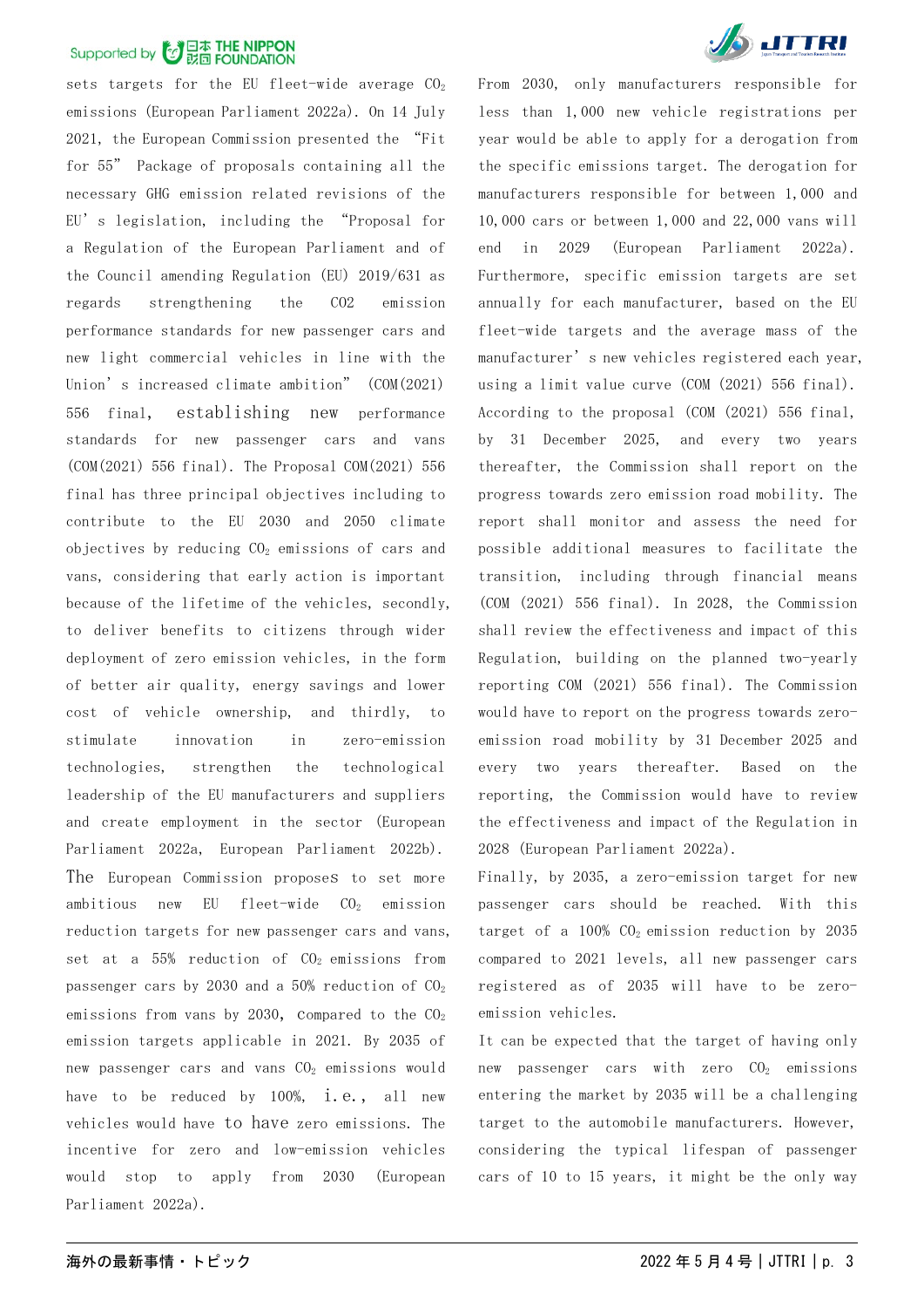to achieve the complete carbon neutrality of the EU fleet of passenger cars and vans by 2050.

#### 3. The amendments to COM(2021) 556 final

The legislative proposals of the "Fit for 55" Package have to be adopted by the European Parliament, the Council, the Economic and Social Committee and the Committee of the Regions under the ordinary legislative procedure (European Parliament 2022a). In the Council, environment ministers held a first exchange on position regarding the "Fit for 55" package at an informal meeting on 20 July 2021. The Environment Council discussed the proposal on 3 December 2021 and held policy debates on the package on 20 December 2021 and 17 March 2022. The European Economic and Social Committee adopted an opinion on the Commission's proposal during the plenary session of 19-20 January 2022. The European Committee of the Regions adopted an opinion on zero-emission road transport on 27 January 2022 (European Parliament 2022a).

In the European Parliament, the proposal has been referred to the Committee on Environment, Public Health and Food Safety (ENVI Committee) and the MEP Jan Huitema was appointed as rapporteur for this procedure. He presented his draft report on 8 December 2021 and pointed out that automobile manufacturers need tougher short-term targets to reduce  $CO<sub>2</sub>$  emissions "to accelerate the update of zero-emission vehicles". While the Commission had proposed a 55% reduction for cars and 50% for vans by 2030, the report contained a proposal for also introducing interim targets for 2025, 2027 and 2030 (European Parliament 2022a). Rapporteur Huitema called for stricter  $CO<sub>2</sub>$  emission reduction targets for passenger cars of reducing them by  $-25\%$  by 2025;  $-45\%$  by 2027;  $-75\%$  by 2030, and stricter  $CO<sub>2</sub>$  emission reduction targets for vans by -20% by 2025; -40% by 2027; -70% by 2030 (European Parliament 2022a). Furthermore, the rapporteur called for a deletion of the zero and



low-emission vehicle benchmark from 2025 and a gradual decrease of the cap on the emission reductions that can be rewarded for ecoinnovations (European Parliament 2022a, European Parliament 2022b). He also proposed that the Commission should present a report on the progress towards zero-emission road mobility by the end of 2025 and on a yearly basis thereafter, covering the impact on consumers and employment, the level of renewable energy use as well as information on the market for second-hand vehicles (European Parliament 2022b). Furthermore, the Commission should present a report by the end of 2023, detailing the need for targeted funding to ensure a just transition in the automotive sector, to mitigate negative employment and other economic impacts (European Parliament 2022b).

The Commission should present a common EU methodology by 2023, for assessing the full life cycle of CO2 emissions of passenger cars and vans placed on the EU market, as well as for the fuels and energy consumed by these vehicles (European Parliament 2022b). According to the rapporteur's report, in amendment 6, rapporteur Huitema suggested to support a timely roll-out of zeroemissions vehicles by introducing an additional intermediate target in 2027 (European Parliament 2021). In amendment 13, the additional intermediate target is explained. From 1 January 2027, the intermediate target should be applied for the average  $CO<sub>2</sub>$  emissions of the new passenger car fleet, an EU fleet-wide target equal to a 45% reduction of the target in 2021 and for the average emissions of the new light commercial vehicles fleet, an EU fleet-wide target equal to a 40% reduction of the target in 2021 should be determined (European Parliament 2021). According to the rapporteur's explanations, since new cars are often on the road much longer than 10-15 years, as estimated by the European Commission, the targets should be more ambitious to ensure that the EU still reaches its target for climate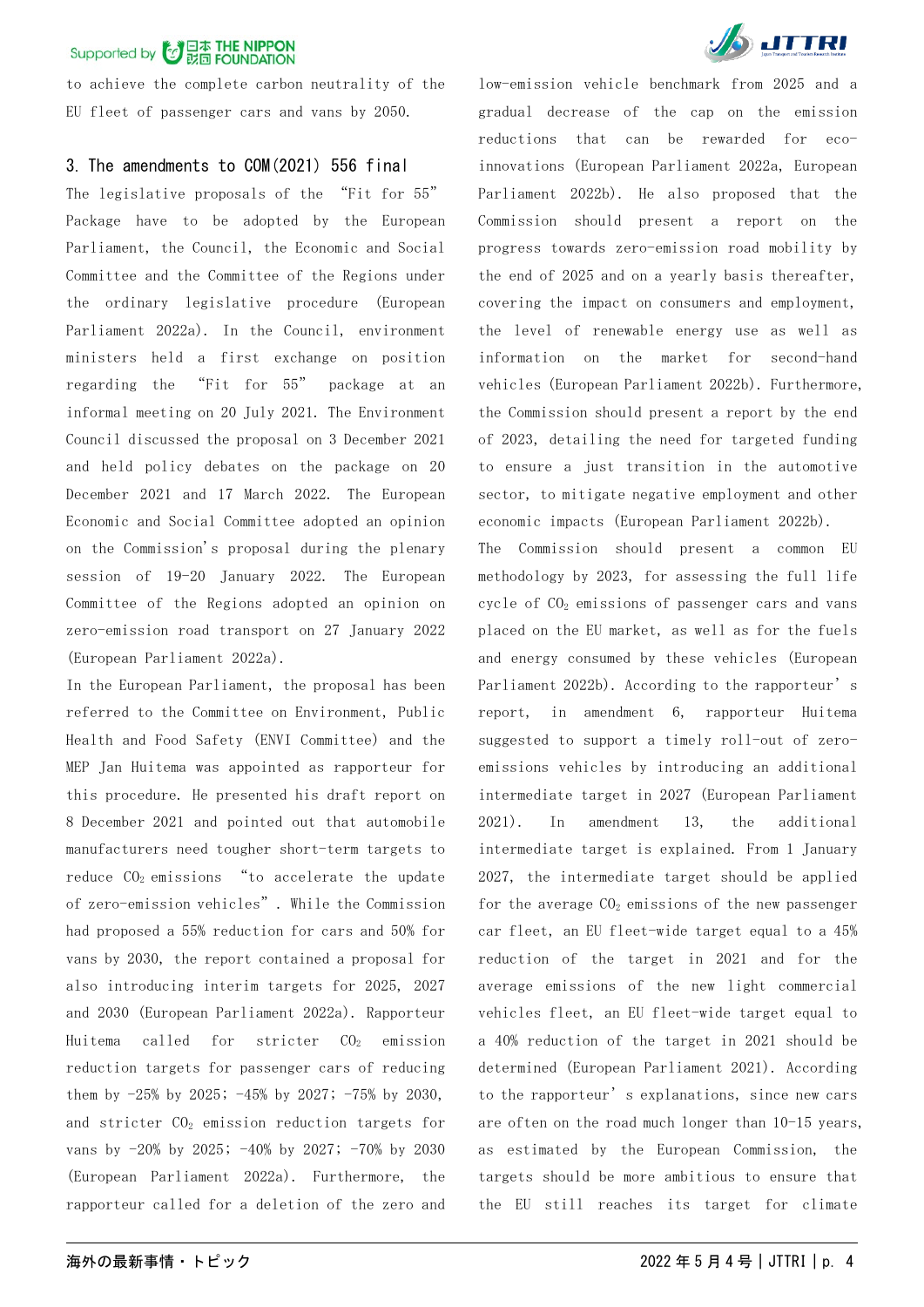neutrality by 2050. Therefore, strengthening the targets for 2025 and 2030 and introducing an intermediate target for 2027 would ensure that the standards will continue to serve to the automobile manufacturers as an incentive to put more zero-emission vehicles on the market (European Parliament 2021).

Furthermore, there were some amendments requested by the European Parliament's opinion giving Committees for the dossier, namely the Committee on Transport and Tourism (TRAN Committee) and the Committee on Industry, Research and Energy (ITRE Committee). The rapporteur for opinion of the TRAN Committee Karima Delli considered the need to substantially increase the ambition of the CO2 standards for passenger cars and vans and supported an end date of 2035 at the latest, by which all new cars and vans on the EU market should be zero-emission. Therefore, the rapporteur for opinion Delli proposed to strengthening  $CO<sub>2</sub>$  emission targets starting from 2025 (European Parliament 2022d). With this opinion the rapporteur for opinion Delli sought to ensure that the future vehicle fleet would contribute to achieving at least the 55% net emission reduction target by 2030 and climate neutrality by 2050 (European Parliament 2022d). Instead, the rapporteur for opinion of the European Parliament's Committee on Industry, Research and Energy (ITRE Committee) Dominique Riquet stated in Amendment 21 of the proposal for a revision of Regulation (EU) 2019/631 that regarding the average  $CO<sub>2</sub>$  emissions of the new passenger car fleet, and the proposed EU fleetwide envisaged target of a 100% reduction of the  $CO<sub>2</sub>$  emissions compared to the 2021 target, this 2035 target should be replaced by a weaker target. Riquet called for an amended target of an EU fleet-wide target of a 90% reduction of the target in 2021 by 2035 (European Parliament 2022e).



### 4. The ENVI Committee's vote on the draft report on COM(2021) 556 final

The ENVI Committee is the responsible Committee in the European Parliament for the report on COM(2021) 556 final (European Parliament 2022c). The ENVI Committee adopted on 11 May 2022, with 46 votes in favour, 40 against and two abstentions, its position on proposed rules to revise the  $CO<sub>2</sub>$ emission performance standards for new passenger cars and vans in line with the EU's increased climate ambitions.

In the ENVI Committee's vote on 11 May 2022, the MEPs supported the zero-emission road mobility objective for the year 2035, and they called for a methodology for assessing the full life cycle of CO2 emissions and for mitigating negative economic impacts of the transition with a targeted funding. The ENVI Committee MEPs voted in favour of a pathway towards zero-emission road mobility in 2035 for new passenger cars and light commercial vehicles and for a 100% cut of CO2 emissions by 2035, which would make it impossible to sell new fossil fuel-powered vehicles in the EU from that year onwards (Rankin 2022).

However, the ENVI Committee also voted against proposals for tougher targets to cut passenger cars  $^{\circ}$  CO<sub>2</sub> emissions within this decade.

In fact, the ENVI Committee narrowly failed to back a proposal from some lawmakers to increase the ambition of the Commission's proposal for a 55% cut in CO2 emissions from passenger cars by 2030 versus 2021 levels to 70% by 2030 (European Parliament 2022b). Also, an interim target for 2027 was not agreed on.

However, on the other hand, the ENVI Committee also rejected the efforts to water down the proposed legislation, with an amendment that would have required automobile manufacturers to reduce emissions only by 90% by 2035, rather than 100%. The phase-out date for combustion engine vehicles is a topic that is "regularly reopened, mainly by the European People's Party, centre-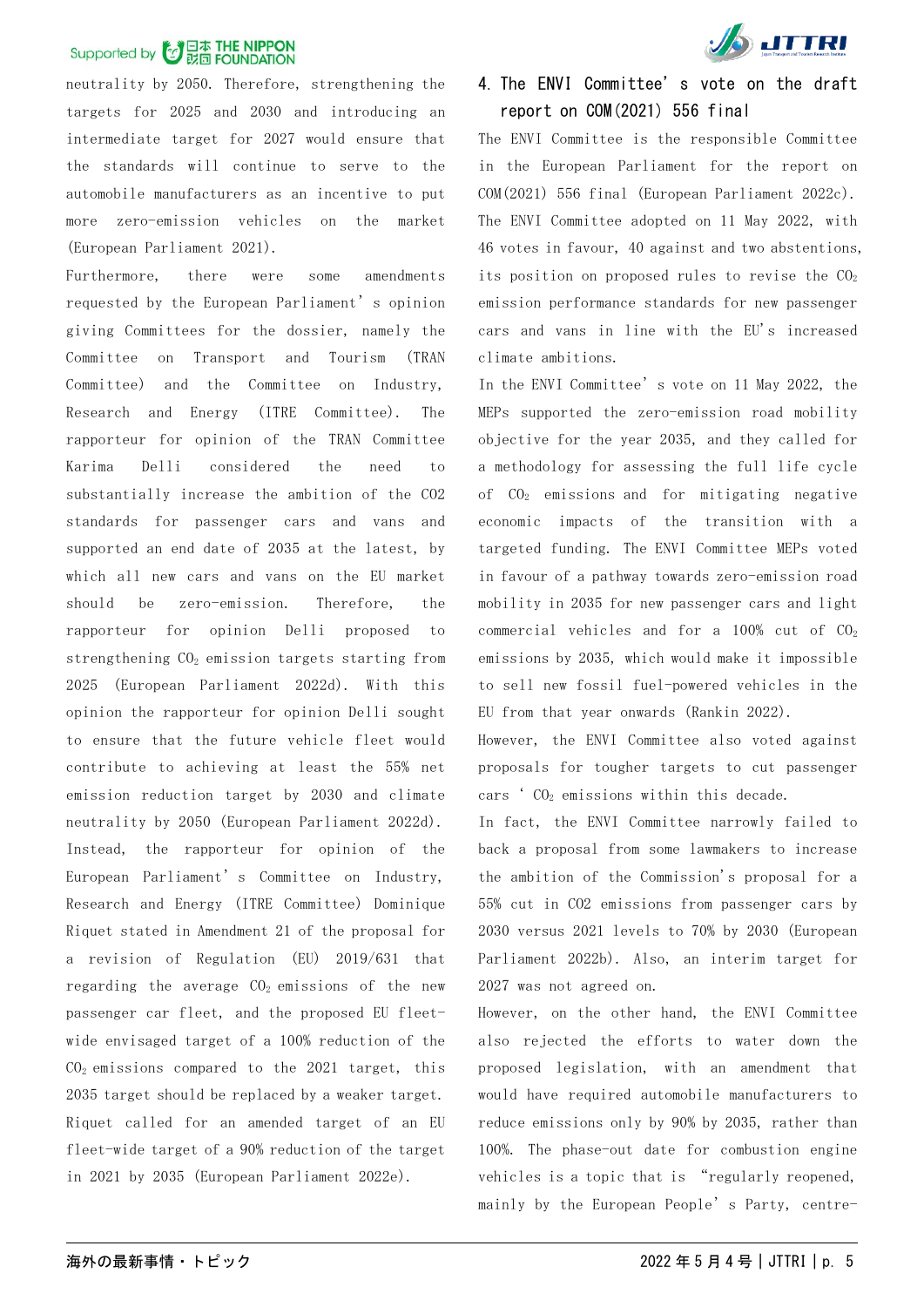right in the European Parliament. However, the ENVI Committee voted in favour of the phasing out combustion engines in new passenger cars by 2035 (European Parliament 2022b).

Therefore, the ENVI Committee mainly confirmed the European Commission's proposal on new and stricter  $CO<sub>2</sub>$  standards for new passenger cars and light-duty commercial vehicles, while at the same time, the Committee rejected possible compromise amendments, which included stricter targets and an interim target for 2027 as well as a weaker phasing-out target of 90% in 2035 (CLEPA 2022). According to the Secretary General of CLEPA, the association of the automotive supply industry in Europe, Sigrid de Vries, the ENVI Committee's vote does not suggest that there is a majority for any stricter targets than those already proposed by the European Commission (CLEPA 2022). According to the ENVI Committee's rapporteur Jan Huitema, this new regulation will nevertheless encourage the production of zero- and lowemission vehicles. The new  $CO<sub>2</sub>$  standards will create clarity for the automobile manufacturing industry and will stimulate innovation and investments. In addition, purchasing and driving zero-emission cars will become cheaper for consumers. This is especially important now that the prices of diesel and petrol continue to rise (European Parliament 2022b).

The report is scheduled to be adopted during the June 2022 plenary session of the European Parliament and will represent the Parliament's negotiating position with the Council of the European Union and European governments for finding a common agreement on the final version of the legislation (European Parliament 2022b).

#### 5. Conclusion

The legislative proposals of the "Fit for 55" package are to be adopted by the European Parliament and the Council of the European Union, and within this decision-making process, it was



expected that the targets would be discussed controversially, especially because the European Parliament could call for more ambitious targets and measures. However, meanwhile, the ENVI Committee's vote shows, that the MEPs mainly followed the European Commission's proposal on new and stricter  $CO<sub>2</sub>$  standards for new passenger cars and light-duty commercial vehicles. At the same time, the Committee rejected possible compromise amendments, which could have favoured stricter interim targets as well as a weaker target in 2035. The ENVI Committee's voting result underlines that there is not much margin to deviate from the European Commission's original proposal for a  $55%$  reduction of  $CO<sub>2</sub>$ emissions from passenger cars by 2030 nor is there a majority in favour to water down the 2035 objective.

The report is now scheduled to be adopted during the June plenary session by the European Parliament. With the adoption of the report by the European Parliament it will constitute the Parliament's position in the negotiations with the EU governments to find a compromise on the final shape of the legislation. The early agreement by the ENVI Committee on the Commission's position could lead to a quick start of final negotiations between the European Parliament, the Council of the European Union and the Commission and suggests a smooth decision making between the involved parties. Since the 2030 and 2050  $CO<sub>2</sub>$  emission reduction targets are already set under the European Green Deal and the European Climate Law, this time, also the EU Member States might agree to the proposals' targets without weakening them, as all efforts focus on the overarching goal of achieving netzero GHG emissions in the EU by 2050.

#### References

CLEPA (2022): No majority for stricter CO2 targets in the ENVI Committee – CLEPA Secretary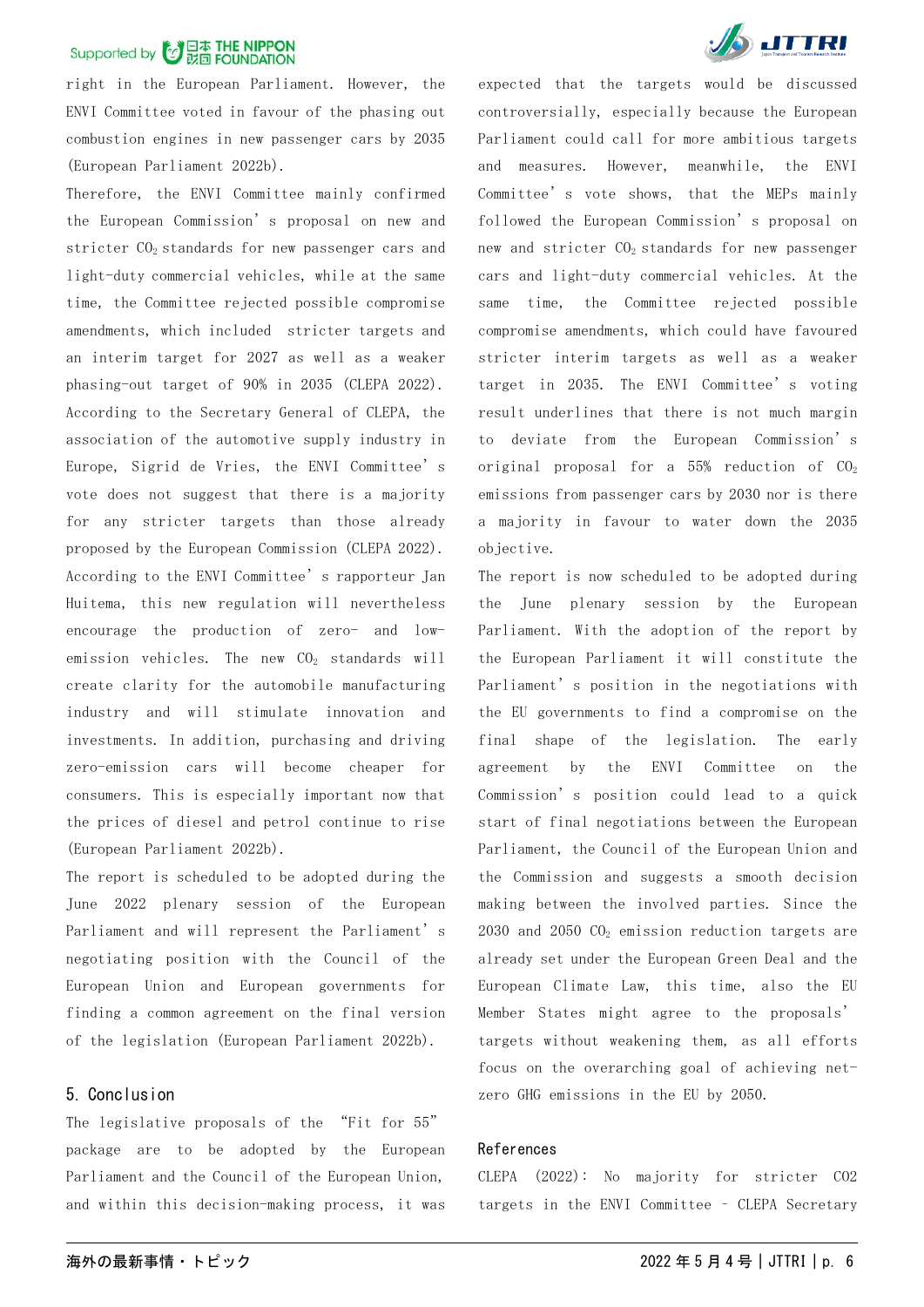General, Sigrid de Vries, comments on the vote regarding CO2 standards for cars and vans. In: [https://clepa.eu/mediaroom/clepas-response-to](https://clepa.eu/mediaroom/clepas-response-to-european-parliaments-envi-committee-vote-on-co2-standards/)[european-parliaments-envi-committee-vote-on-co2](https://clepa.eu/mediaroom/clepas-response-to-european-parliaments-envi-committee-vote-on-co2-standards/) [standards/,](https://clepa.eu/mediaroom/clepas-response-to-european-parliaments-envi-committee-vote-on-co2-standards/) 11.05.2022, accessed 13 May 2022 COM/2019/640 final: Communication from the Commission to the European Parliament, the European Council, the European Economic and Social Committee and the Committee of the regions. The European Green Deal. In: [https://eur](https://eur-lex.europa.eu/legal-content/EN/TXT/?qid=1588580774040&uri=CELEX%3A52019DC0640)[lex.europa.eu/legal-](https://eur-lex.europa.eu/legal-content/EN/TXT/?qid=1588580774040&uri=CELEX%3A52019DC0640)

### [content/EN/TXT/?qid=1588580774040&uri=CELEX%3A52](https://eur-lex.europa.eu/legal-content/EN/TXT/?qid=1588580774040&uri=CELEX%3A52019DC0640) [019DC0640,](https://eur-lex.europa.eu/legal-content/EN/TXT/?qid=1588580774040&uri=CELEX%3A52019DC0640) accessed 12 May 2022

COM/2020/563 final: Amended proposal for a REGULATION OF THE EUROPEAN PARLIAMENT AND OF THE COUNCIL on establishing the framework for achieving climate neutrality and amending Regulation (EU) 2018/1999 (European Climate Law). COM/2020/563 final. In: [https://eur](https://eur-lex.europa.eu/legal-content/EN/TXT/?uri=CELEX:52020PC0563)[lex.europa.eu/legal-](https://eur-lex.europa.eu/legal-content/EN/TXT/?uri=CELEX:52020PC0563)

[content/EN/TXT/?uri=CELEX:52020PC0563,](https://eur-lex.europa.eu/legal-content/EN/TXT/?uri=CELEX:52020PC0563) accessed 12 May 2022

COM(2021) 556 final: Proposal for a REGULATION OF THE EUROPEAN PARLIAMENT AND OF THE COUNCIL amending Regulation (EU) 2019/631 as regards strengthening the CO2 emission

performance standards for new passenger cars and new light commercial vehicles in line

with the Union's increased climate ambition. COM(2021) 556 final. In:

[https://ec.europa.eu/info/sites/default/files/am](https://ec.europa.eu/info/sites/default/files/amendment-regulation-co2-emission-standards-cars-vans-with-annexes_en.pdf) [endment-regulation-co2-emission-standards-cars](https://ec.europa.eu/info/sites/default/files/amendment-regulation-co2-emission-standards-cars-vans-with-annexes_en.pdf)[vans-with-annexes\\_en.pdf,](https://ec.europa.eu/info/sites/default/files/amendment-regulation-co2-emission-standards-cars-vans-with-annexes_en.pdf) 14.7.2021, accessed 12 May 2022

European Commission  $(n, y.):$   $CO<sub>2</sub>$  emission performance standards for cars and vans. In: [https://ec.europa.eu/clima/policies/transport/ve](https://ec.europa.eu/clima/policies/transport/vehicles/regulation_en) [hicles/regulation\\_en,](https://ec.europa.eu/clima/policies/transport/vehicles/regulation_en) accessed 12 May 2022

European Parliament (2021): DRAFT REPORT on the proposal for a regulation of the European Parliament and of the Council amending Regulation (EU) 2019/631 as regards strengthening the CO2



emission performance standards for new passenger cars and new light commercial vehicles in line with the Union's increased climate ambition  $(COM(2021)0556 - C9-0322/2021 - 2021/0197(C0D))$ . Committee on the Environment, Public Health and Food Safety Rapporteur: Jan Huitema. In: [https://www.europarl.europa.eu/doceo/document/EN](https://www.europarl.europa.eu/doceo/document/ENVI-PR-697678_EN.pdf) [VI-PR-697678\\_EN.pdf,](https://www.europarl.europa.eu/doceo/document/ENVI-PR-697678_EN.pdf) 8.12.2021, accessed 13 May 2022

European Parliament (2022a): Legislative Train Schedule: Revision of CO2 emission performance standards for cars and vans, as part of the European Green Deal. In "A European Green Deal". In: [https://www.europarl.europa.eu/legislative](https://www.europarl.europa.eu/legislative-train/package-fit-for-55/file-co2-emission-standards-for-cars-and-vans-post-euro6vi-emission-standards)[train/package-fit-for-55/file-co2-emission](https://www.europarl.europa.eu/legislative-train/package-fit-for-55/file-co2-emission-standards-for-cars-and-vans-post-euro6vi-emission-standards)[standards-for-cars-and-vans-post-euro6vi-](https://www.europarl.europa.eu/legislative-train/package-fit-for-55/file-co2-emission-standards-for-cars-and-vans-post-euro6vi-emission-standards)

[emission-standards,](https://www.europarl.europa.eu/legislative-train/package-fit-for-55/file-co2-emission-standards-for-cars-and-vans-post-euro6vi-emission-standards) 1 April 2022, accessed 12 May 2022

European Parliament (2022b): Fit for 55: MEPs back CO2 emission standards for cars and vans. In:

[https://www.europarl.europa.eu/news/en/press](https://www.europarl.europa.eu/news/en/press-room/20220509IPR29105/fit-for-55-meps-back-co2-emission-standards-for-cars-and-vans)[room/20220509IPR29105/fit-for-55-meps-back-co2](https://www.europarl.europa.eu/news/en/press-room/20220509IPR29105/fit-for-55-meps-back-co2-emission-standards-for-cars-and-vans) [emission-standards-for-cars-and-vans,](https://www.europarl.europa.eu/news/en/press-room/20220509IPR29105/fit-for-55-meps-back-co2-emission-standards-for-cars-and-vans) accessed 12 May 2022

European Parliament (2022c): Overview of the timelines for the Fit for 2030 legislative files in ENVI. In: [https://www.europarl.europa.eu/cmsdata/247986/Ov](https://www.europarl.europa.eu/cmsdata/247986/Overview%20of%20the%20timelines%20for%20the%20climate%20package%20in%20ENVI.pdf) [erview%20of%20the%20timelines%20for%20the%20clim](https://www.europarl.europa.eu/cmsdata/247986/Overview%20of%20the%20timelines%20for%20the%20climate%20package%20in%20ENVI.pdf) [ate%20package%20in%20ENVI.pdf](https://www.europarl.europa.eu/cmsdata/247986/Overview%20of%20the%20timelines%20for%20the%20climate%20package%20in%20ENVI.pdf) accessed 12 May 2022

European Parliament (2022d): OPINION of the Committee on Transport and Tourism for the Committee on the Environment, Public Health and Food Safety on the proposal for a regulation of the European Parliament and of the Council amending Regulation (EU) 2019/631 as regards strengthening the CO2 emission performance standards for new passenger cars and new light commercial vehicles in line with the Union's increased climate ambition(COM(2021)0556 – C9-